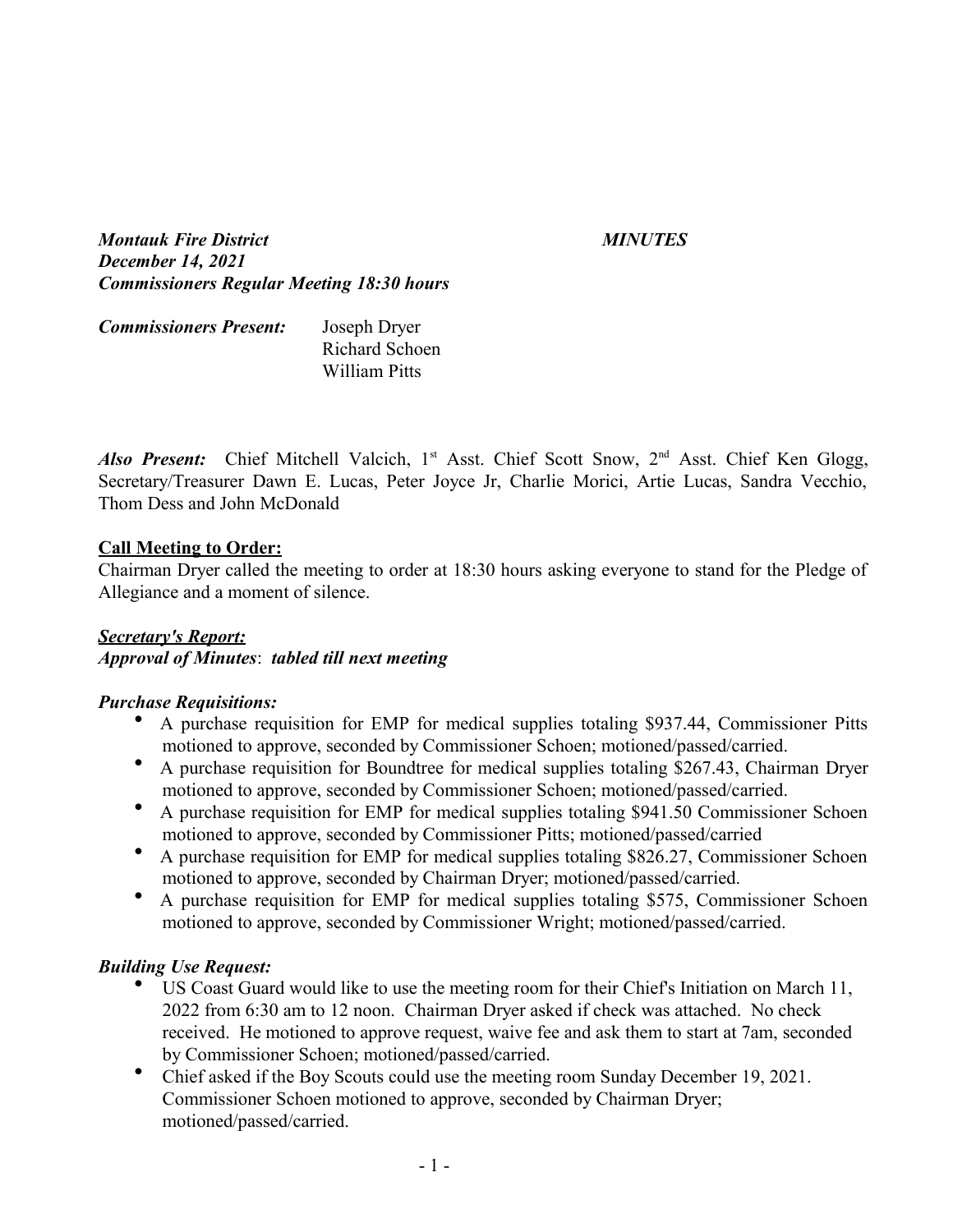*Audit of Bills:* Ms. Lucas presented the invoices for payment totaling, \$101,460.02, Commissioner Schoen motioned to approve the bills to be paid, seconded by Commissioner Pitts; motioned/passed/carried.

## *Committee Reports:*

#### *Apparatus and Equipment:*

- 9-3-3- sending unit in, check engine light was on, John updated the computer with new software.
- 9-3-1 two rear lights that are recessed in need to be replaced, the cost is \$3000.00 for new LED lights. Commissioner Pitts motioned to approve, seconded by Commissioner Schoen; motioned/passed/carried. Chief stated the scene lights need to be checked out, they are not working.
- 9-3-7- rear discharge was leaking, valve is corroded internally and binding on butterfly discharge. Cost to replace complete assembly is \$6,244.00 for labor and valve, this does not include shipping. Commissioner Pitts motioned to approve, seconded by Commissioner Schoen; motioned/passed/carried.
- 9-3-4- John noticed a leaky valve, parts ordered. There is an additional leak at the rear 3" suction, not continuously. Chief also asked about light bar, still not working properly.
- Commissioner Pitts was informed that by the year 2030 all bids will need to include hybrid models too. The chief's have to get together to determine which vehicles and/or apparatuses will need to be replaced.
- No new information from Buzz Chew regarding Chief's vehicle.
- Step for 9-3-14 is on order.
- Commissioner Pitts just wanted to inform the chiefs about the lead time for the SCBA packs, 90 days. Scott is aware of all the information. He would like to get together with each company and explain information, get and give recommendations. They should have some sort of answer by next meeting. They want to do their due diligence and research too.

## *Buildings and Grounds*

 Commissioner Schoen who has been in contact with Commissioner Wright found we have a leak issue in the upstairs back garage. It seems to be at the north side of the building by the doors. It looks like rain comes in through light hole under doors. The floor in front has already buckled. Brent will be informed once he returns.

# *Capital Reserve:*

# • No report

# *Communications:*

• No report

# *Fire Advisory:*

• No report

# *Insurance & Law:*

- claim has been put in with both PERMA and Provident regarding Dennis O"Reilly
- 1 member still needs physical, the other one is actually out on medical. Chairman Dryer mentioned it worked well having members go to Amaganett Meeting House Lane Medical.
- Commissioner Schoen spoke with Dr. Garden from IOMR and he can set up appointments for our members to get physicals either Saturday or Sunday at our firehouse or both days. We just have to pick a month. Just remember this is in addition to Meeting House Medical. Its to help give the members options. Fit tests could also be completed there too. Members would have to bring their own masks. Setting a date for all of this would be dependent on the SCBA pack situation.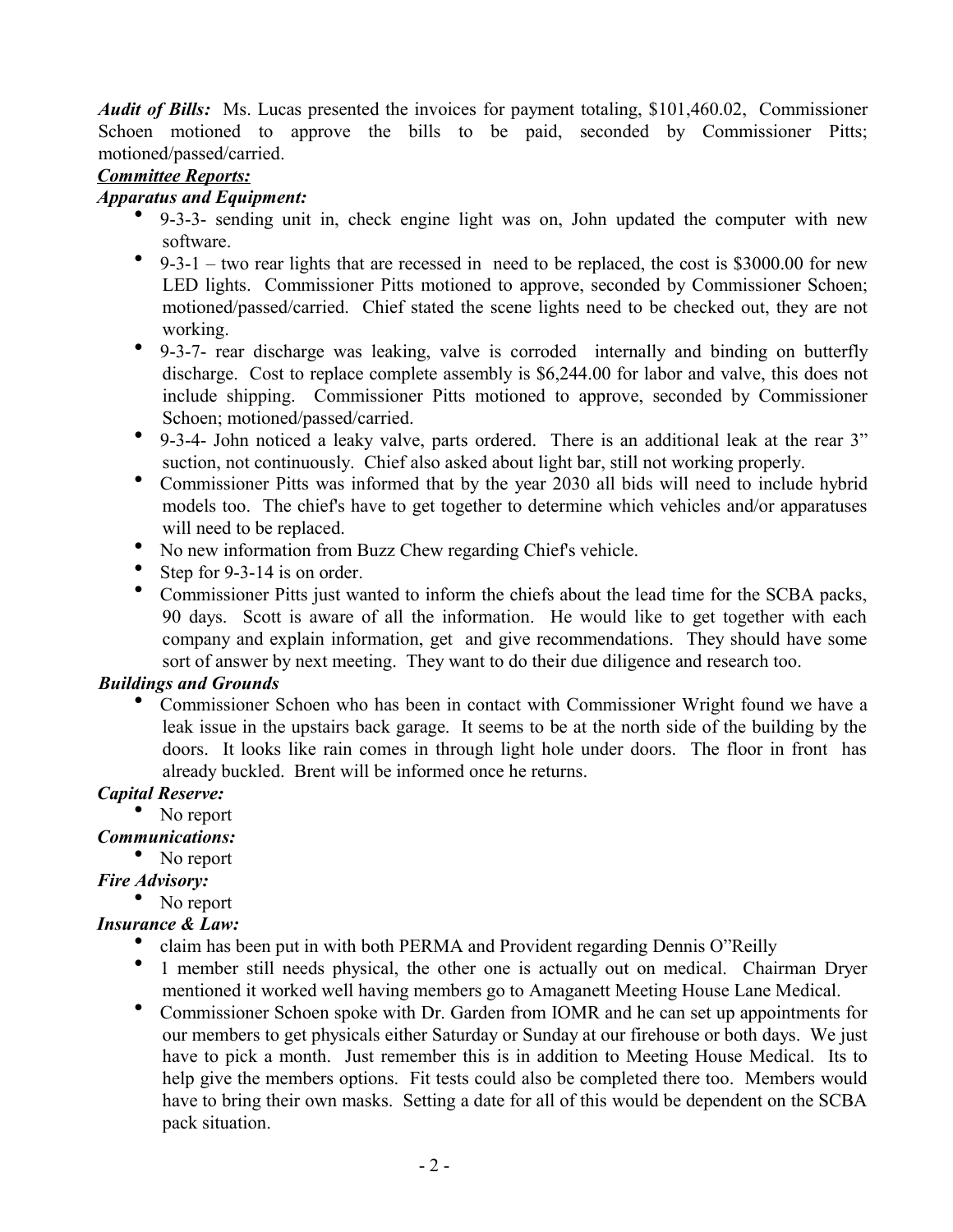- Also we can no longer test for marijuana as per our attorney Joe Frank. Improper employment practice claim Fire districts/departments discontinue testing for marijuana. We go by what our attorney states.
- OSHA update has passed and is now in effect. It is designed for a paid department. OSHA has no legal authority, just a suggestion. Commissioner Schoen will look into.
- Commissioner Schoen wanted to know if old Chief vehicle is ready to be put in paper. As per Commissioner Pitts, yes it is. Ms. Lucas will put in next Thursday's paper.
- Commissioner Schoen asked Chief about the Class A Foam to dispose of. Chief stated he was waiting on the green light from the district. Commissioner Schoen motioned to have the Chief get rid of the foam, seconded by Chairman Dryer; motioned/passed/carried. Also Chief will find out what is needed to replace the disposed Foam.
- As of November 30, 2021 we have 22 members that will not qualify for LOSAP this year.
- Commissioner Schoen asked if we have any updates on the Harassment case. This is being tabled until all Commissioners are present.

## *Personal:*

• No report

# *Safety:*

• No report

# *Training:*

- $2<sup>nd</sup>$  round of refreshers for 2021 this Friday the 17<sup>th</sup>.
- Yaphank drills for 2022- April 25- Low Rise Commercial Fire and October 19- LI Railroad

## *Old Business:*

- *Snow Plowing Removal Bid* Hoyt Property Care submitted a bid with 2 options; **Option A-**Season Contract- Unlimited snow plowing, shoveling and salting services for the main firehouse and substation, with no hourly or snowfall cap ( Labor and materials included). Contract runs from 1/1/22 through 12/31/2022. **Cost \$8,500.00. Option B- Hourly Service-**Snow plowing, shoveling and salting services for the main firehouse and substation, with no hourly or snowfall cap ( Labor and materials included). Contract runs from 1/1/22 through 12/31/2022. **Cost \$385.00 per hour. Snow plowing will commence at 2" of snowfall.** Hoyt Property Care will also provide if requested by Montauk Fire District/Department officers' assistance when available and on scene, plowing of roadways to location of he call for emergency assistance within the hamlet which will improve safety and response for the Fire Department and citizens of Montauk. Chairman Dryer asked if that includes sanding as well. Sandra Vecchio, a representative of Hoyt Property Care stated yes it does. Commissioner Pitts motioned to accept bid for the Season Contract (Yearly), seconded by Commissioner Schoen; motioned/passed/carried.
- *Refuse Removal Bid-* Mickey's Carting Corp. submitted a bid for and it read as follows; They will provide **TWO** 1.5 Cubic Yard Containers for trash and recycled fibers removal. Collection of trash will be made **TWO TIMES PER WEEK**. Monthly and On-call services will be billed as follows: \$260.00 per month and on-call pick ups \$30.00 per pick up. Chairman Dryer motioned to accept bid, seconded by Commissioner Schoen; motioned/passed/carried.
- *Whistler Blower Policy-* Policy does not have to be read. The Policy was put to a vote and reads as follows;
	- Chairman Dryer- YES
	- Commissioner Schoen- YES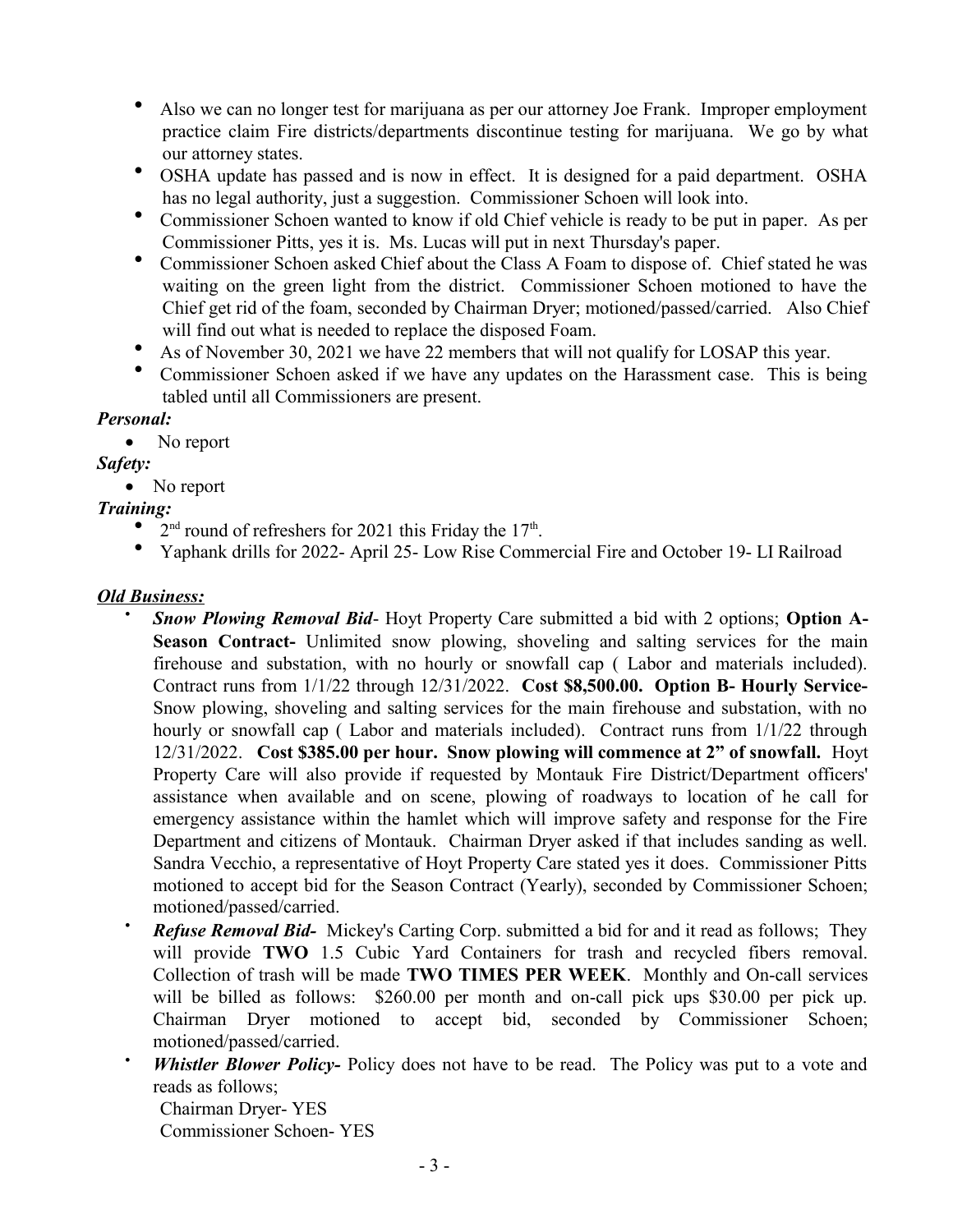Commissioner Pitts- YES Commissioner Wright- NOT PRESENT Commissioner Mark- NOT PRESENT therefore the policy was duly adopted December 14, 2021

#### *New Business:*

- *Updated Controlled Substance Plan* Ms. Lucas presented an email from Walter Lynch which was previously forwarded to all Commissioner's regarding the updated Controlled Substance Plan. Ms. Lucas has a copy of both the old and new for anyone's review. Walter did send the plan to the NYS DOH representative for review and he has given it his OK. After the Board approves, it will need approval from the hospital and then the medical director. Just a side note from Walter; HE DOES NOT GIVE PERMISSION FOR PEOPLE TO DISSEMINATE ANY OF HIS EMAILS WITHOUT HIS KNOWLEDGE TO ANYONE ELSE INCLUDING DEPARTMENT MEMBERS. HIS LAST EMAIL TO THE DISTRICT WAS PRINTED OUT AND EMAILED TO MEMBERS OF THE EMS COMPANY.
- *Old Chief Car Bid Information* already discussed
- *Last Meeting of the year date change* Ms. Lucas requested to change the last meeting of the year from Wednesday the  $22<sup>nd</sup>$  to Tuesday the  $28<sup>th</sup>$  of December. Commissioner Schoen motioned to approve, seconded by Commissioner Pitts; motioned/passed/carried.

## *Chief's Report:*

- . 9-3-5- pan under pump because its leaking.
- 9-3-1- already discussed
- 9-3-2- issue with the winch, Captain of Co.2 would just like to replace the winch with in kind or like kind.
- $\bullet$ 9-3-9- Pump Control, Commissioner Pitts stated it would cost so much to pull apart. John from Fully Involved suggested getting separate pump with skid pack same as 9-3-8. Chief will discuss with Co.1.
- Co.4 is requesting to leave 9-3-81 at the main fire house instead of substation. Commissioner Pitts will look into.
- Co.4 is still looking to brighten up the ambulance bays. We were suppose to get LED lighting from PSEG.
- Senior Dinner and Santa was a success.
- Steve Sizse is looking for his check, Ms. Lucas stated she put in his box.
- Ambulance committee has been formed. Commissioner Pitts told the chief to have them meet.
- PPE inventory- with the recent surge in cases please order 100 N95 masks.
- Two new members voted into the Department, Salvatore Termini- 43 yes/ 1 no for the fire side and Fisher Forsberg- 44 yes for the juniors. Commissioner Schoen motioned to accept, seconded by Commissioner Pitts; motioned/passed/carried.
- New potential members that will be voted on at next meeting. Jason Furente, fire side, Robert Freidberg, EMS and for the Juniors; Braxton Regen, Gage Stein, Brice Prado, Seamus O'Reilly and Sullivan Matthews.
- Department election results, Chief- Scott Snow- 62 votes, 1<sup>st</sup> Asst. Chief-Ken Glogg- 62 votes, 2<sup>nd</sup> Asst. Chief- Peter Joyce, Jr.- 60 votes, Alan Burke- 1 vote, Steve Sizse-1 vote. Department Secretary- Jeanine Miedzweicki- 62 votes, Department Treasurer- Dick White – 60 votes, Appleguard- 1 vote, Trump- 1 vote.
- Received resignation letter from Richie Weiss, Jr.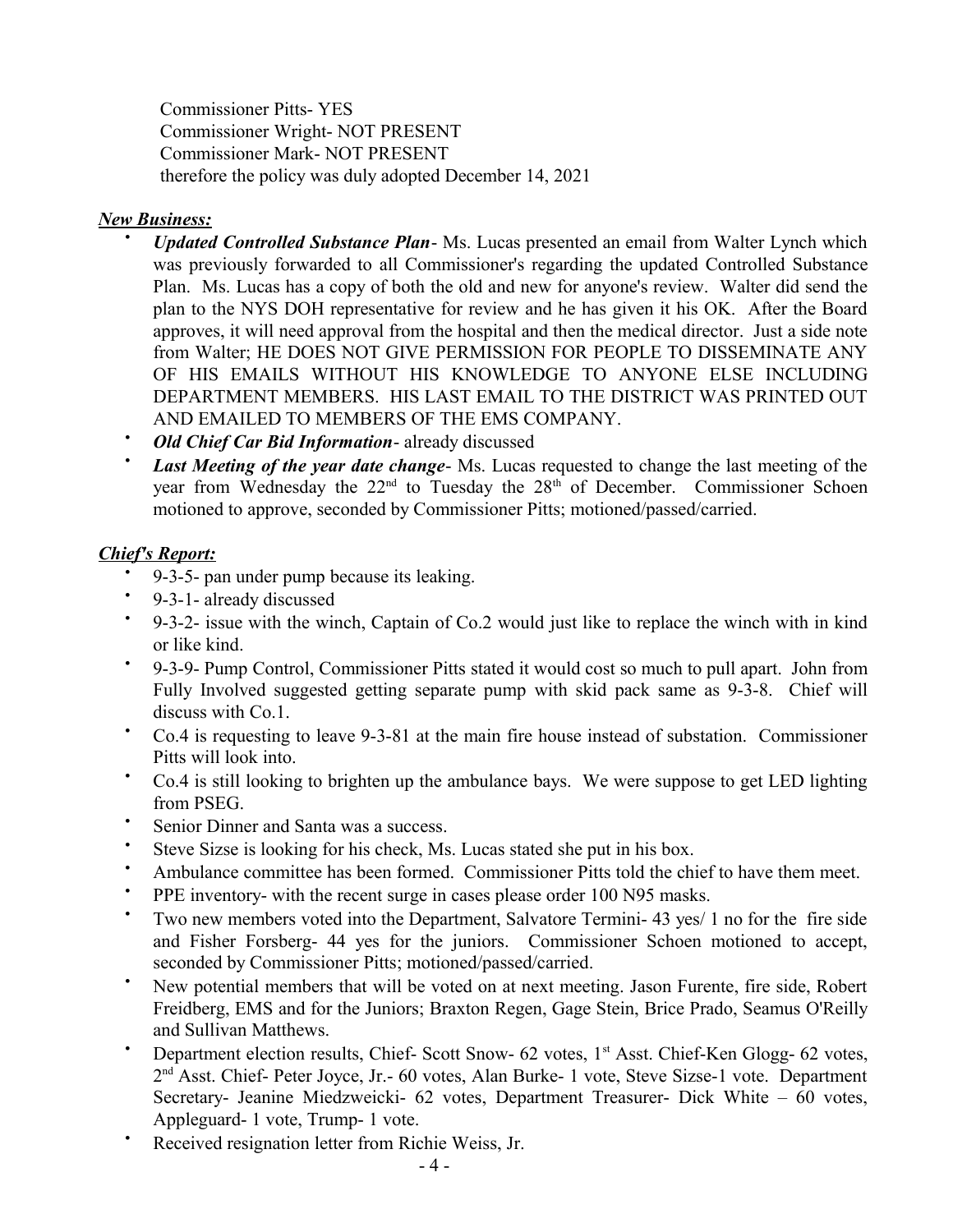- Commissioner Schoen motioned to accept department election results along with resignation letter, seconded by Chairman Dryer; motioned/passed/carried.
- Chief was asking about flow testing hydrants. Ms. Lucas will follow up with SCWA.
- Chief has a purchase requisition for Practice Fire Shelters for Brush Fires, totaling \$786.00, Chairman Dryer motioned to approve, seconded by Commissioner Schoen; motioned/passed/carried.
- Co. 4 is requesting an EMS All Terrain Vehicle for beach, trail and woods rescue, totaling \$52,00.00
- Co.4 is also requesting a laptop computer, desk and printer for training purposes totaling \$1050.00. Tabled to next meeting.
- Co. 4 is requesting EMS Bags at \$50 per bag, 10 bags needed, totaling \$500.00. Commissioner Schoen approved purchase after research of given parameters, seconded by Chairman Dryer; motioned/passed/carried.
- TERC Team annual membership renewal, \$150.00. Commissioner Schoen motioned to approve, seconded by Chairman Dryer; motioned/passed/carried.
- Chief is requesting new turnout coat for the newest Chief, Peter Joyce, Jr, new helmet and another black helmet from Firematic, totaling \$2,065.86, Commissioner Schoen motioned to approve, seconded by Chairman Dryer; motioned/passed/carried.
- Angels of LI is requesting to put a collection box on the property. Commissioner Pitts motioned NO BOX on property, seconded by Chairman Dryer; motioned/passed/carried.

Commissioner Schoen motioned to go into Executive Session at 19:45 hours regarding salaries, seconded by Chairman Dryer; motioned/passed/carried.

Commissioner Schoen motioned to go back into Regular Session at 19:50 hours, seconded by Chairman Dryer; motioned/passed/carried.

Commissioner Schoen motioned to pay Shana DeCiallerie who came in to cover phones same pay as we would pay Jimmy Angelidis as a substitute custodian, seconded by Chairman Dryer; motioned/passed/carried.

The District received a registered letter from Joe Lenahan and Artie Lucas and was tabled till next meeting.

Commissioner Schoen saw we were going to go into executive session and wants to remind everyone we are very limited on what we can go into executive session for, need to be more definitive. There are only 8 reasons and they are as follows;

- 1- imperils public safety issues,
- 2- excludes the identity of a law enforcement agent or informant,
- 3- information relating to a current or future investigation of a crime,
- 4- discussions regarding /proposed/pending/ or current litigation,
- 5- collective negotiations pertaining to Public Fair Employment Act (Salaries),
- 6- Medical, financial, credit or employment history of a particular person,
- 7- preparation of an examination
- 8- proposed acquisition or sale of real estate.